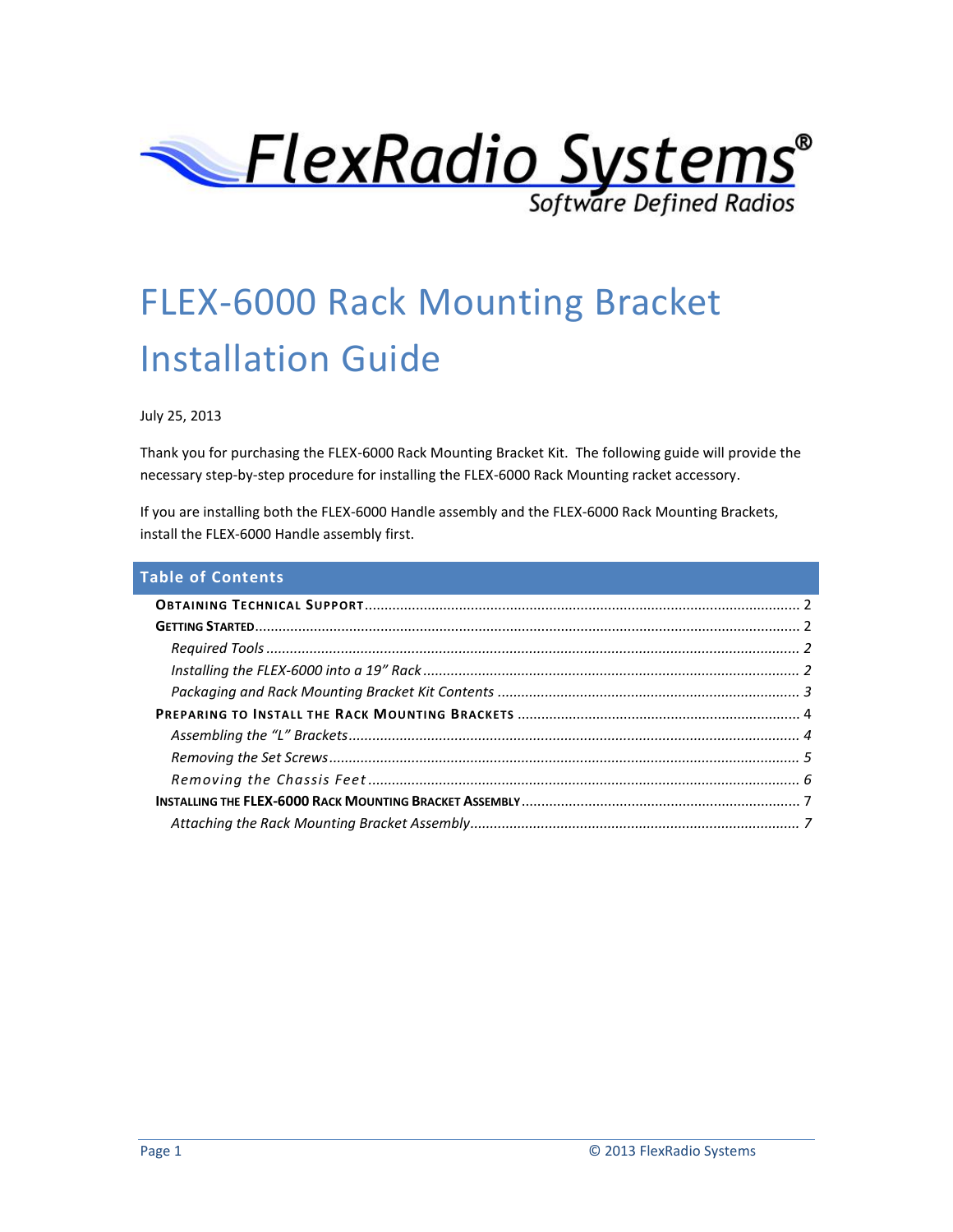#### <span id="page-1-0"></span>**Obtaining Technical Support**

If you encounter any issues installing your FLEX-6000 accessory, please contact FlexRadio Systems technical support by opening a HelpDesk ticket on-line at [http://helpdesk.flexradio.com](http://helpdesk.flexradio.com/) or by phone at +1 (512) 535-4713 extension #2. Please leave a voice mail message if you don't get an answer as all of our engineers are probably busy on existing calls.

**Hours of Operation**: Our Technical Support engineers are available Monday – Friday from 8:00am-5:30pm Central Time. If you call after business hours, on a holiday or weekend, please leave a detailed message and we will return your call during regular business hours in the order it was received.

You may always submit a HelpDesk support ticket at any time.

If you need assistance opening a HelpDesk ticket, please refer to the [HelpDesk Assistance Center](http://helpdesk.flexradio.com/home) home page for step-by-step instructions.

#### <span id="page-1-2"></span><span id="page-1-1"></span>**Getting Started**

#### Required Tools

A number 2 (#2) Phillips Screwdriver will be required to install the Rack Mounting Brackets to the FLEX-6000. This is not supplied with the FLEX-6000 Rack Mounting Kit.

### <span id="page-1-3"></span>Installing the FLEX-6000 into a 19" Rack

The FLEX-6000 can be installed in a standard 19" (48.26 cm) communications rack requiring two (2) Rack Units (RU) or 3.5 inches (89.1 mm) for installation.

Bottom and top clearance is not required, but a 1 RU space is suggested for efficient cooling of the FLEX-6000.

The FLEX-6000 Rack Mounting Kit does *not* contain the tools or fasteners to physically install or attach the FLEX-6000 to a communications rack. Those components are usually supplied by the manufacturer of the rack.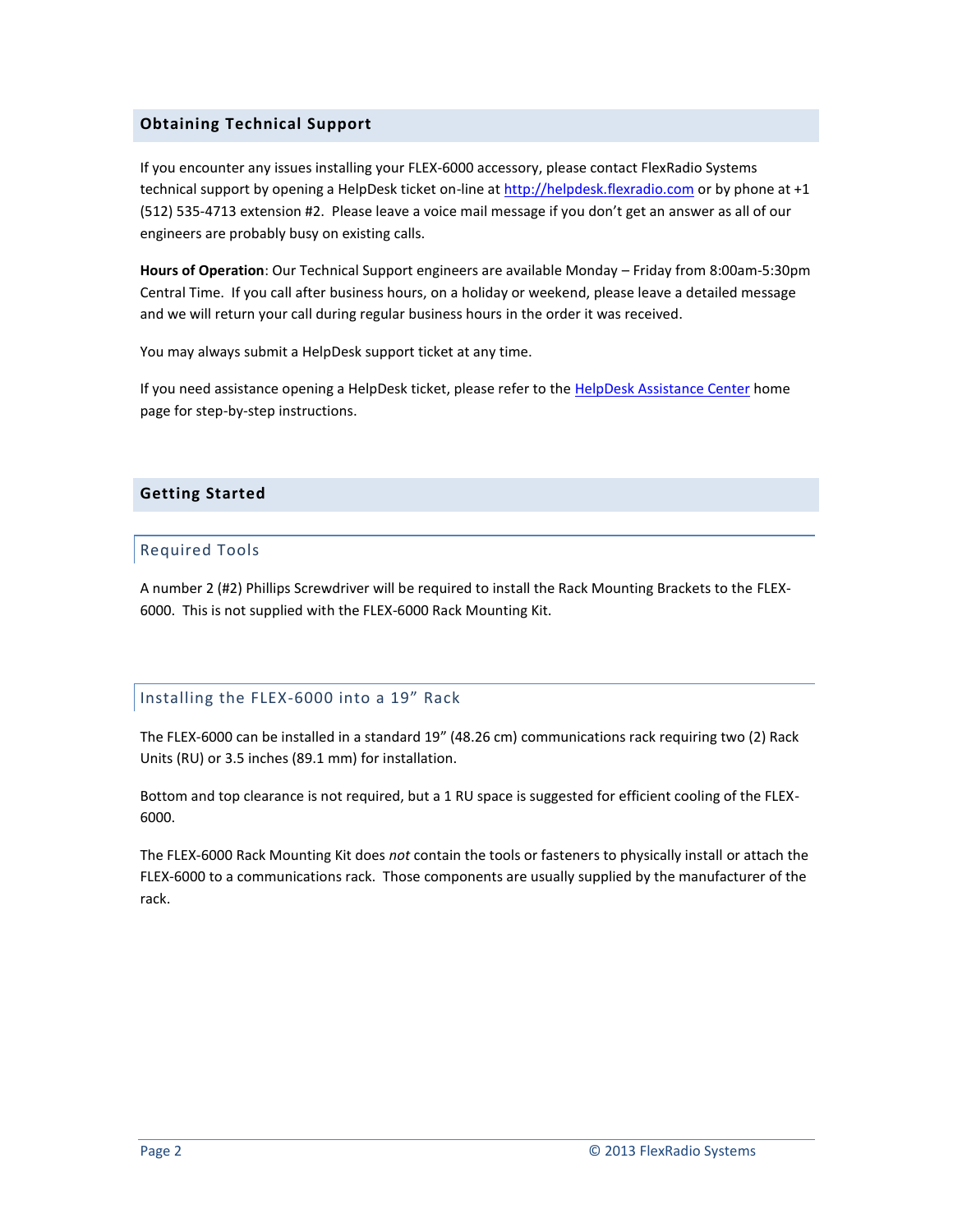## <span id="page-2-0"></span>Packaging and Rack Mounting Bracket Kit Contents

Your FLEX-6000 Rack Mounting Bracket Kit will arrive in packaging similar to the one shown below.



Remove the contents of and verify that the following items are included before proceeding. Refer to the image below.

- Two (2) FLEX-6000 Chassis bracket components (small pieces)
- Two (2) Rack bracket components (large pieces)
- One (1) TORX L wrench
- Eight (8) TORX screws
- Four (4) Phillips screws

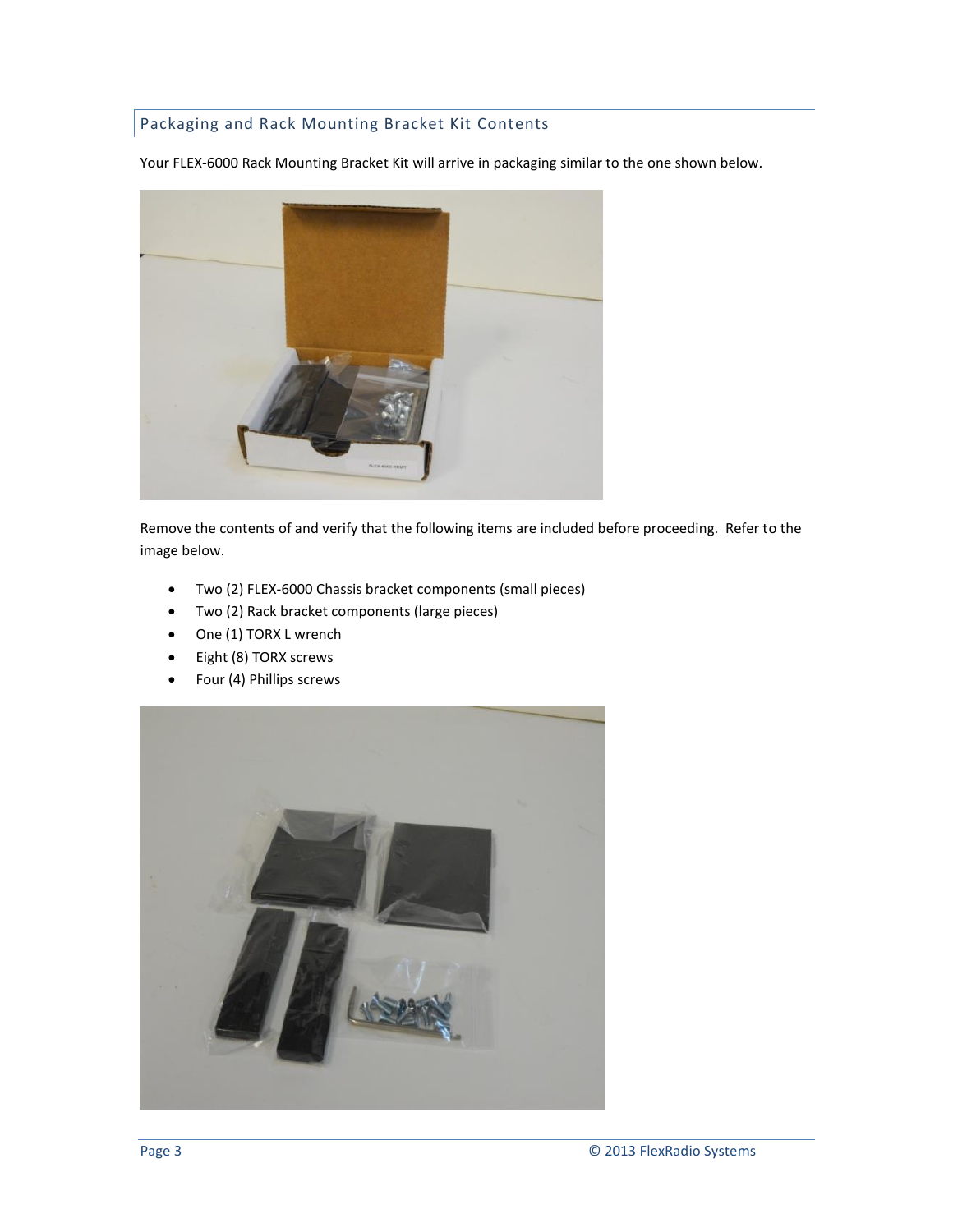#### <span id="page-3-0"></span>**Preparing to Install the Rack Mounting Brackets**

Before attaching the Rack Mounting Bracket to the FLEX-6000, they must be assembled.

#### <span id="page-3-1"></span>Assembling the "L" Brackets

Using one each of the **Chassis bracket component** (small piece) and the **Rack bracket component** (large piece), assemble them into an "L" shape to make a complete Rack Mounting bracket assembly. Use four (4) TORX screws to hold the assembly together as shown in the image below. Screw the TORX screws in securely but d*o not over tighten.* The screw heads should be flush with the bracket.

Repeat the above steps to assemble the second "L" bracket assembly.

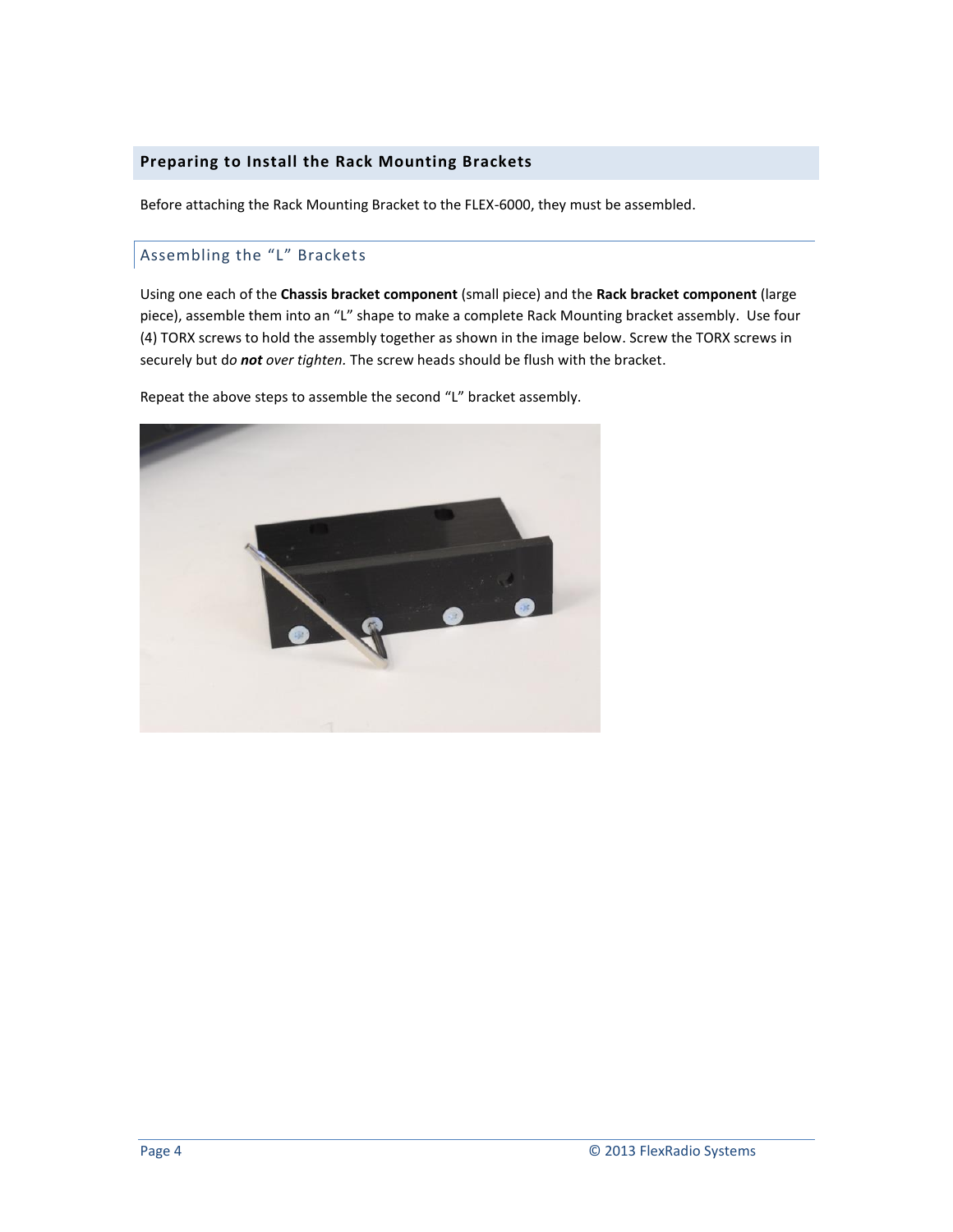## <span id="page-4-0"></span>Removing the Set Screws

Using the short "L" portion of the TORX wrench, remove the top **Set screw** from the right side of the radio as shown below. Retain the Set screws in case the Rack Mounting Brackets are removed from the radio at a later date.



Remove the bottom **set screw** as shown below.



Remove the Set screws on the left side of the radio at this time.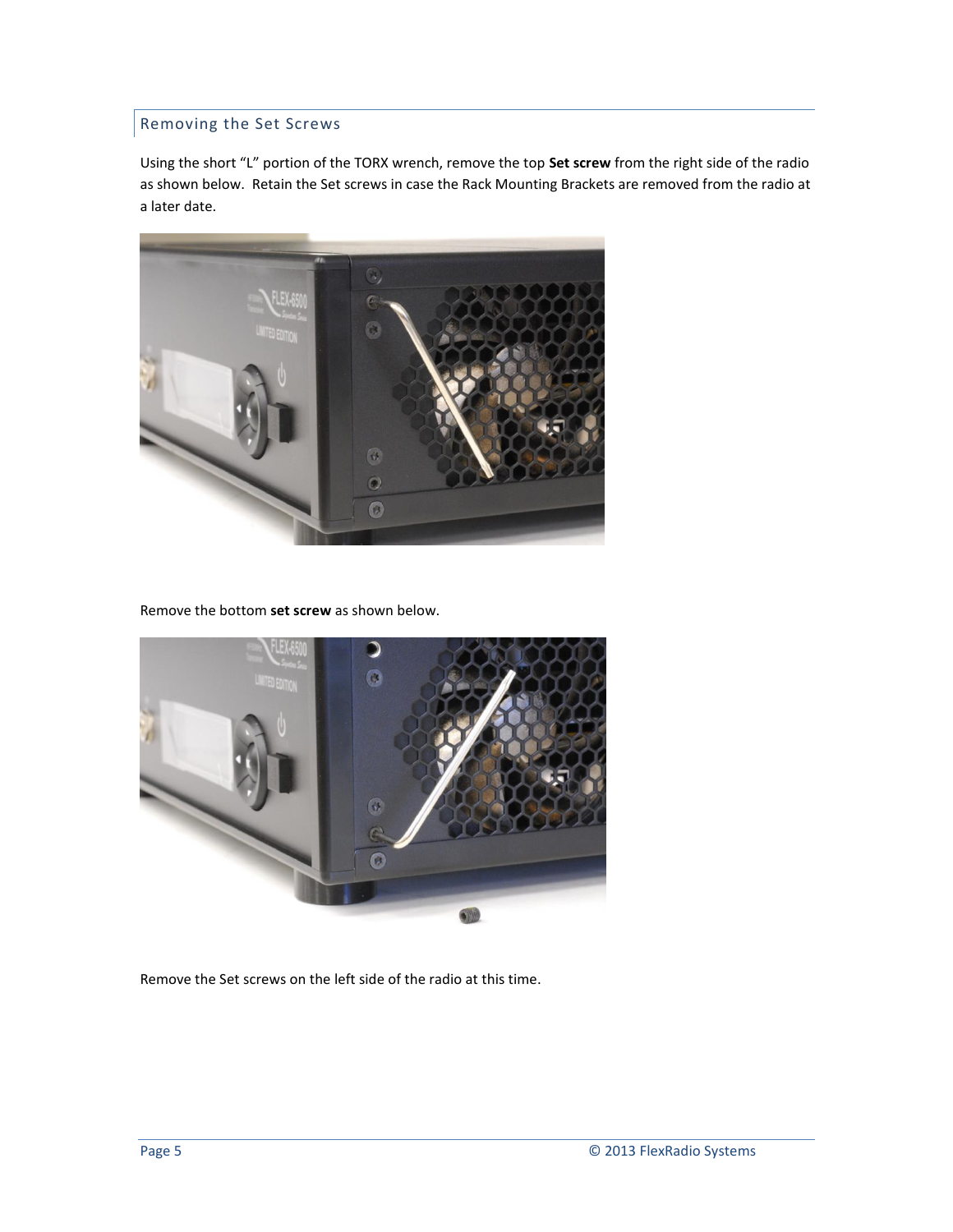## <span id="page-5-0"></span>Removing the Chassis Feet

NOTE: If you plan to have a blank 1 RU space below the FLEX-6000, you may leave the chassis feet attached.

In order for the radio to fit in a 2 RU communications rack space, remove the four (4) feet from the chassis using a #2 Phillips screwdriver as shown in the image below. Retain the chassis feet in case the FLEX-6000 is removed from the communications rack at a later date.

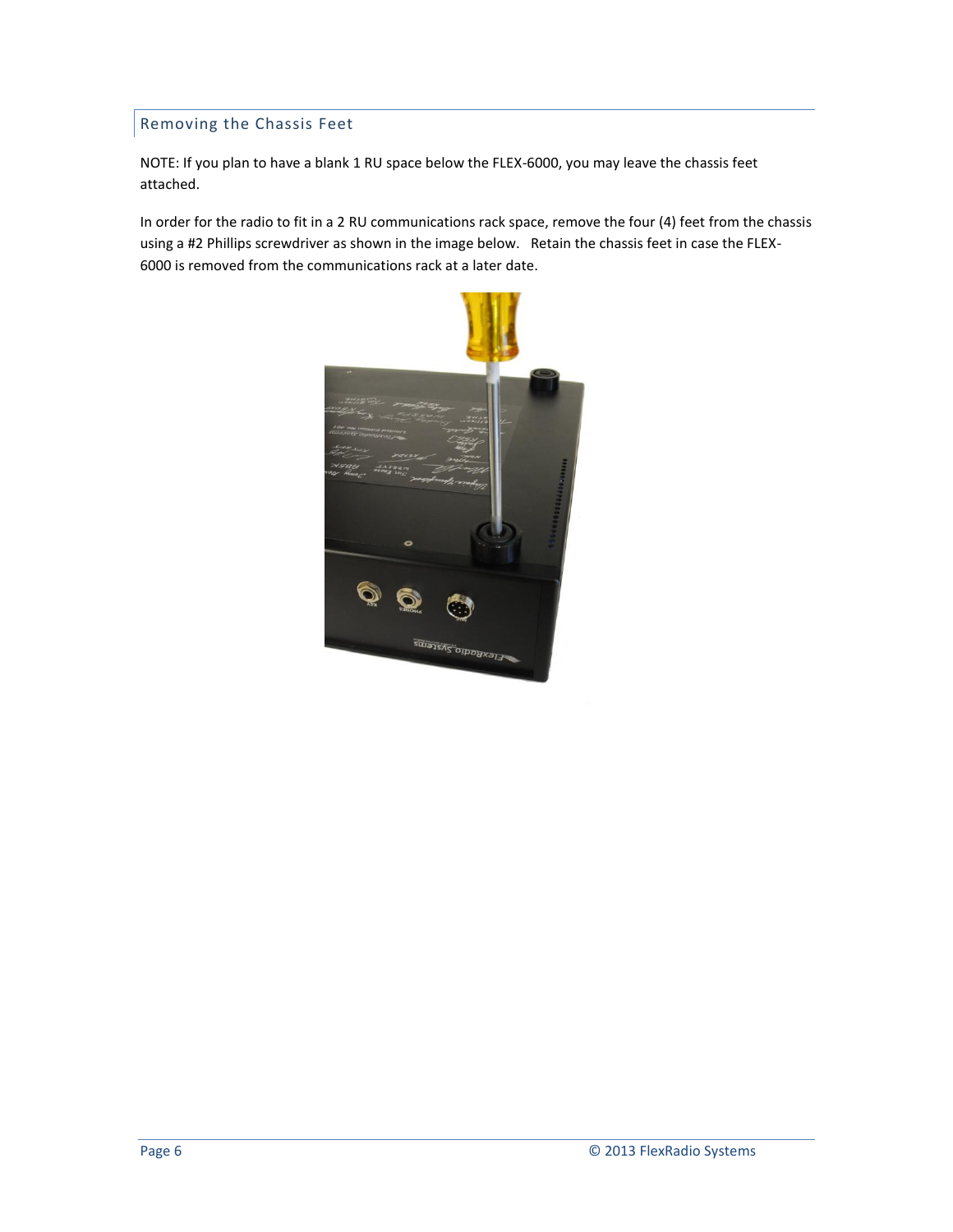#### <span id="page-6-0"></span>**Installing the FLEX-6000 Rack Mounting Bracket Assembly**

Once the Rack Mounting brackets have been assembled and the FLEX-6000 chassis Set screws have been removed the Rack Mounting brackets can be installed onto the FLEX-6000.

#### <span id="page-6-1"></span>Attaching the Rack Mounting Bracket Assembly

On the right side of the radio, align the two (2) holes on the short flange of the mounting bracket with the two (2) holes in the FLEX-6000 chassis where the set screws were removed. In this orientation the larger flange of the Rack Mounting bracket will be pointing away from the radio. See the image below.



Insert the two (2) Phillips screws as shown in the image below (handle option shown in image) to secure the Rack Mounting bracket to the FLEX-6000. Screw the Phillips screws in securely but d*o not over tighten making certain not to cross thread the screws.*